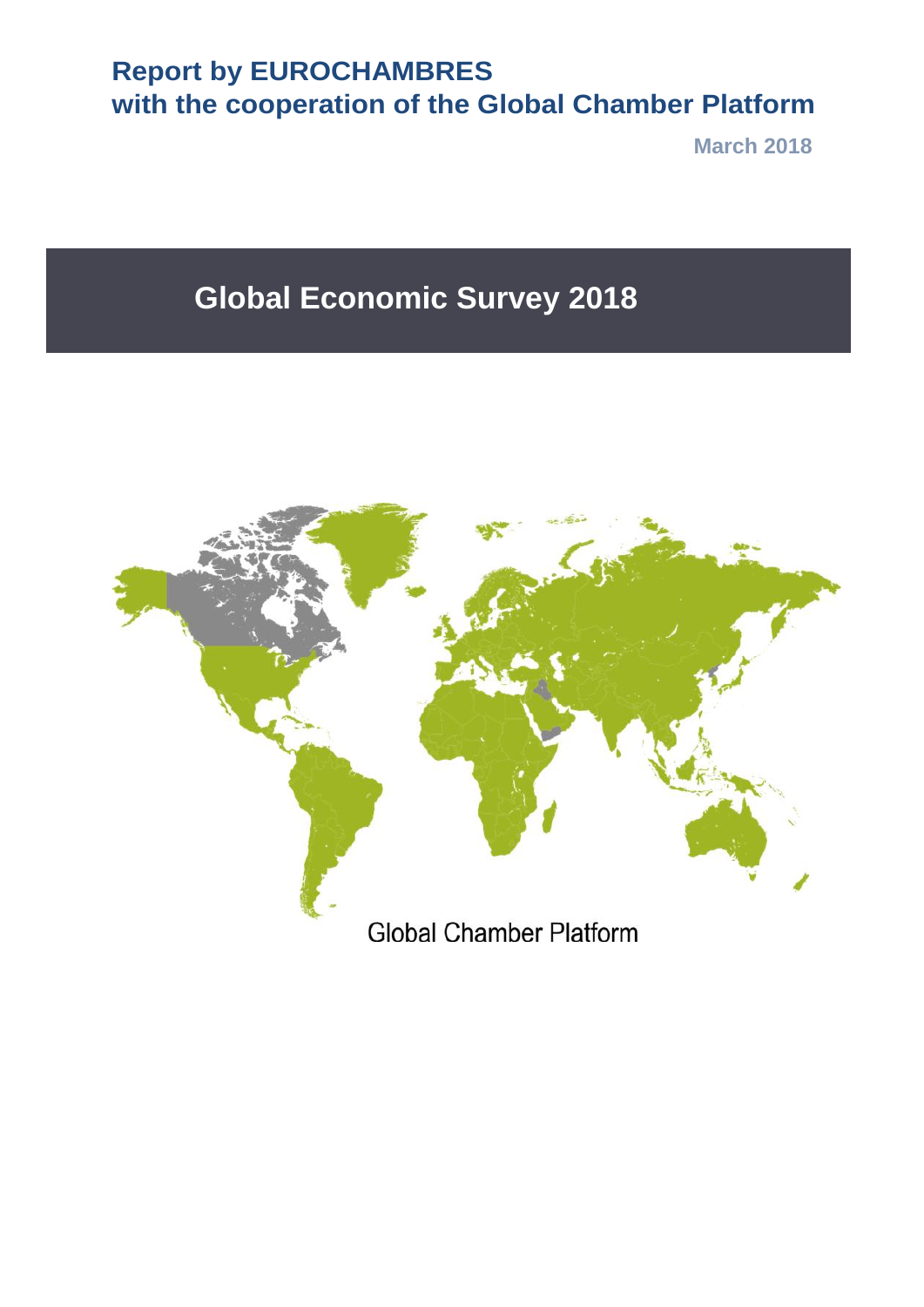The Global Economic Survey 2018 was conducted during the months of December until February 2018 among Members of the Global Chamber Platform. The Survey intends to gather a qualitative assessment from GCP Members on global economic developments, trade policy and other key policy challenges. Thus, conclusions drawn from the answers reflect the majority opinion of GCP Members, without prejudice to diverging opinions of single members, which are sought to be highlighted in the report where appropriate.

The Global Chamber Platform (GCP) brings together the 16 major national and trans-national Chamber organisations from the four corners of the globe. Its key objective is to facilitate trade and market access internationally as well as developing coherent and innovative answers to the challenges of globalisation that the shift in global economic realities brings about for all players involved.

The respondents that participated to the 2018 Global Economic Survey were:

- Federation of **Indian** Chambers of Commerce and Industry (FICCI)
- Chamber of Commerce and Industry of the **Russian Federation** (TPPRF)
- **US** Chamber of Commerce
- Association of **European** Chambers of Commerce and Industry (EUROCHAMBRES)
- **Ibero-American** Association of Chambers of Commerce (AICO)
- Confederation of **Asia-Pacific** Chambers of Commerce and Industry (CACCI)
- Union of Chambers and Commodity Exchanges of **Turkey** (TOBB)
- **Iran** Chamber of Commerce, Industry and Mines (ICCIMA)
- **SAARC** Chamber of Commerce and Industry
- **Silk Road** Chamber of International Commerce

For its responses, EUROCHAMBRES could count on the following 10 contributions from its Members:

- Association of **German** Chambers of Industry and Commerce (DIHK)
- Unioncamere **Italian** Union of Chamber of Commerce
- CCI France **French** Chambers of Commerce and Industry
- **Spanish** Chamber of Commerce
- **Portuguese** Chamber of Commerce
- **Austrian** Federal Economic Chamber (WKÖ)
- Federation of **Belgian** Chambers of Commerce
- **Hungarian** Chamber of Commerce and Industry (MKIK)
- **Czech** Chamber of Commerce
- **Cyprus** Chamber of Commerce and Industry (CCCI)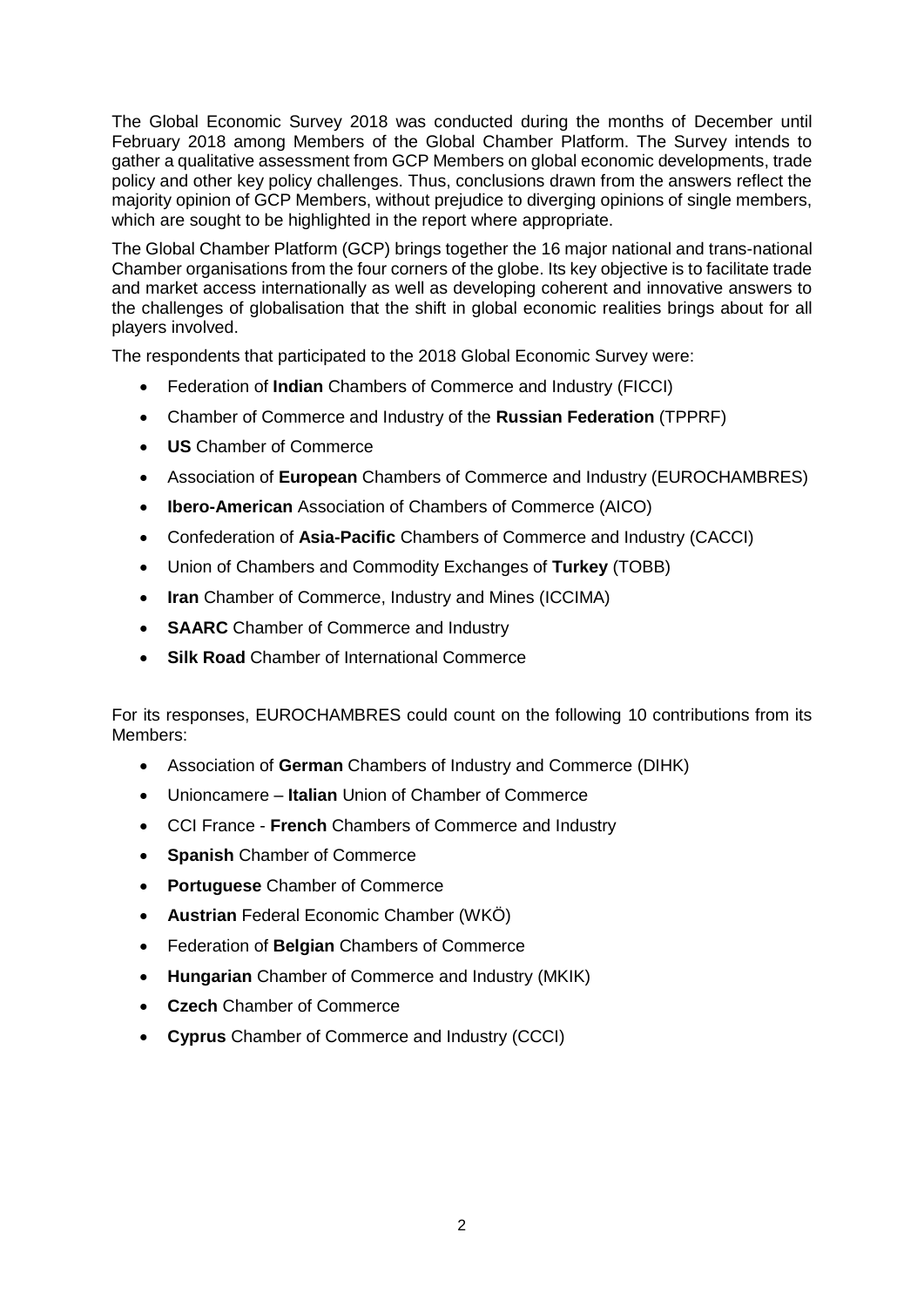#### [**EXECUTIVE SUMMARY & RECOMMENDATIONS]**

#### **I. Global Growth and Business Confidence**

With world growth being in full swing after a strong 2017 that brought notably recoveries in investment, manufacturing, and trade, the GCP are confident on the outlook of the global economy for 2018, which is set to expand by 3.1% according to the World Bank. Despite a volatile political environment, most GCP respondents are either agreeing to World Bank forecasts for their region or are being more optimistic regarding their growth prospects, such as Turkey, Russia or in Europe, where the Euro area is in its best shape since the financial crisis. Less optimism, when compared to regional growth forecasts by the WB, was merely expressed by GCP representatives from the LAC region, although those differences remain small and growth still positive. The optimistic economic outlook is confirmed by GCP representatives' favourable view with regards to business confidence with no negative trends to be observed for the upcoming year.

For the first time since the global economic survey was conducted, the GCP have signalled **protectionism and insufficient access to foreign markets** as the number one challenge for the global economy in a given year. They have done so by a considerable margin which goes to show that the increase in trade restrictive measures across the global economy and perceived risks of trade confrontations, are seen as a real danger to maintain the positive global growth levels to be expected in 2018. Political instability, the usual front runner in the GCP survey, was ranked second, while tightening of global financial conditions, stability of the financial system, as well as the effects of climate change were considered as the other main challenges ahead.

In order to effectively combat protectionism and better secure access to foreign growth centres, the GCP were of the opinion that the most viable solutions is for governments to more actively engage in the negotiation of trade agreements either at bilateral, plurilateral or multilateral level. Positive examples to this end can be found in the active trade policy of the European Union or recent conclusion of the Comprehensive and Progressive Transpacific Partnership Agreement (CPTPP). The GCP also encourages governments to do more to promote the adoption of international standards, as compliance with divergent sets of standards implies significant extra costs for businesses, especially SMEs who can ill afford them. Voices within the GCP calling for greater reciprocity as a means to better combat trade restrictions and open markets were also noted.

#### **II. A trade agenda for the 21 century:**

At the last G20, the group renewed its overall commitment to fair, open, global trade during the summit in Hamburg. However, according to the B20, it missed the opportunity to agree on a modern trade agenda fit for the 21st century. Asked to weigh in on the question, the GCP ranked a better insertion of Small and Medium Sized Enterprises (SME's) into the world trading system and its rules as the top priority for governments. The answers for the GCP should give a boost to the very few outcomes at MC11 in Buenos Aries, where over 80 countries from all levels of development agreed for the first time on a workplan for MSMEs at the multilateral level.

Moreover, the increasing digitalization and servisification of the global economy needs to be better reflected in modern day trade rules, with the GCP ranking rules for digital trade and e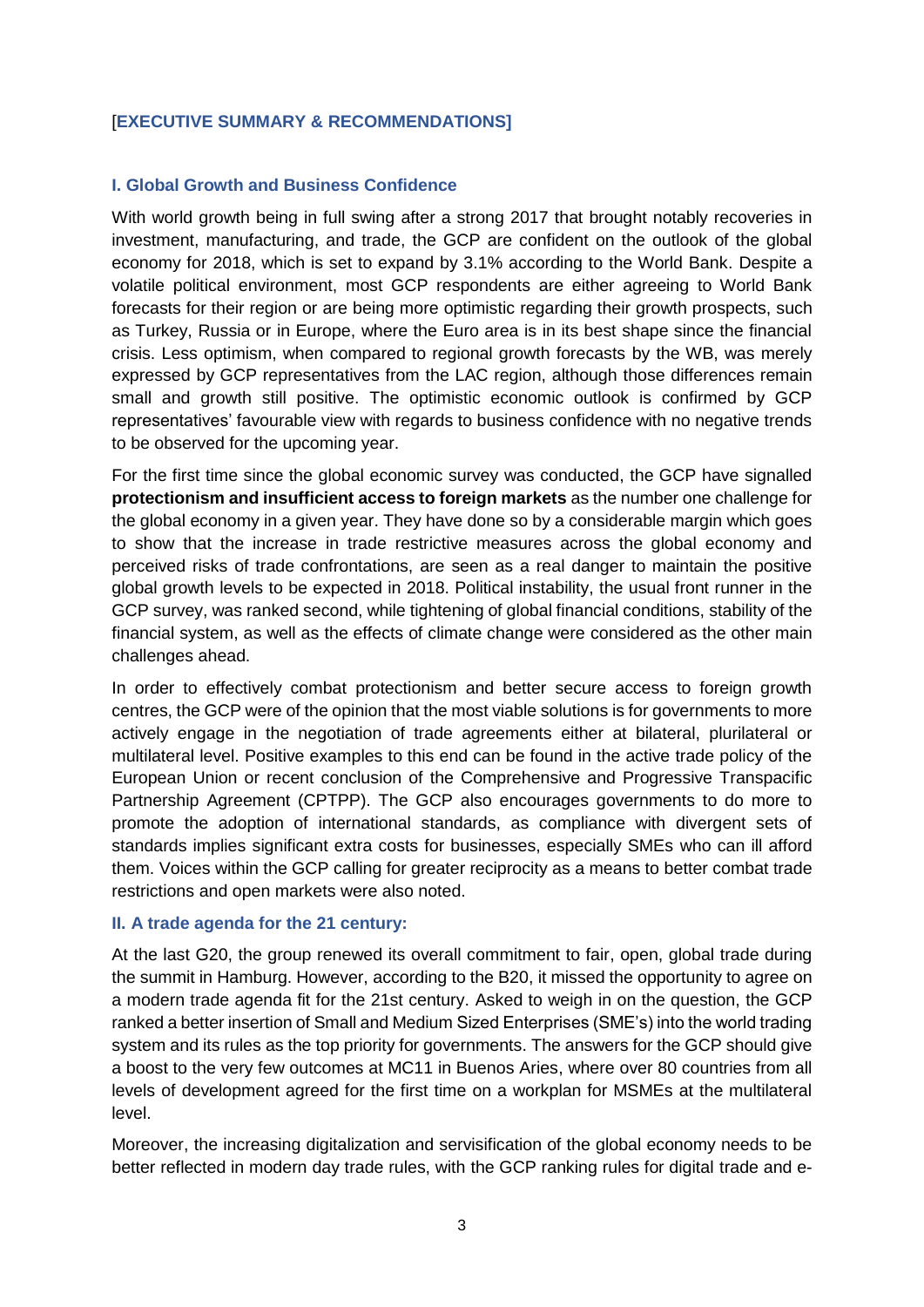commerce as well as services liberalization as the second and third most important topics for the 21 century trade agenda.

#### **III. Brexit**

As trade negotiations between the EU and UK are getting closer after the successful conclusion of phase I of Brexit, GCP members were asked to rank the priority areas that need to be tackled in a future trade agreement between the UK and the EU. In this respect GCP Members have a clear preference for tariff reductions and market access for services as top priorities for negotiators on both sides to tackle. Alignment of customs procedures among the two trading partners were ranked as the third most important area. Investment protection, on the other hand, was not ranked as a priority issue in the future negotiations. According to EUROCHAMBRES alignment of customs rules and procedures, tariffs and regulatory alignment, was considered a top priority.

## **IV. The Global Financial Environment**

This year's survey reveals that GCP respondents were mostly of the view that enough has been done to ensure the stability of the financial sector worldwide and to prevent further crises. This constitutes a noteworthy improvement compared to previous editions of the survey, where doubts among GCP were more pronounced regarding the stability of the financial sector in preventing future crises.

In terms of the pace of global coordination in financial matters, which was identified in previous reports as the most viable option to stabilize the financial system globally, the GCP was equally optimistic. Efforts to maintain global coordination on financial matters should remain constant, if not increase. Only a small number of respondents see a decrease in the future.

With regards to price bubbles in the receptive markets, the GCP remains equally optimistic on an overall scale. However, a noteworthy number of representatives, point towards an increasing uneasiness about prospects of price bubbles building in their respective regions. While this is not acutely endangering the global economy, the GCP do express a degree of caution for the future.

In more micro terms, access to finance is still considered problematic for companies of all sizes by the vast majority of GCP. The challenge for business to access to finance remained an unchanged in the past years and has been considered this year, once again, as the most important tool that governments should look at in order to increase competitiveness.

#### **V. Competitiveness and Skills**

While access to finance remains a major hurdle for improving the competitiveness of businesses' competitiveness, this year's questionnaire has placed significant attention to the element of skills, and the GCP very much agrees with regards to its importance, ranking it as the second most important challenge for businesses in increasing competitiveness. Furthermore, the vast majority of GCP responded that in their respective regions, there is currently a lack of skilled labor, which equally applies to digital skills, except for GCP representatives in Southern Asia, India or the United States who feel more confident in finding skilled staff for the economy of tomorrow.

Quasi *unisono*, GCP respondents are of the view that in order to remedy the skills gap, strengthening vocational and educational training as well as apprenticeship schemes are very effective measures to be considered by governments. In particular the experience gained in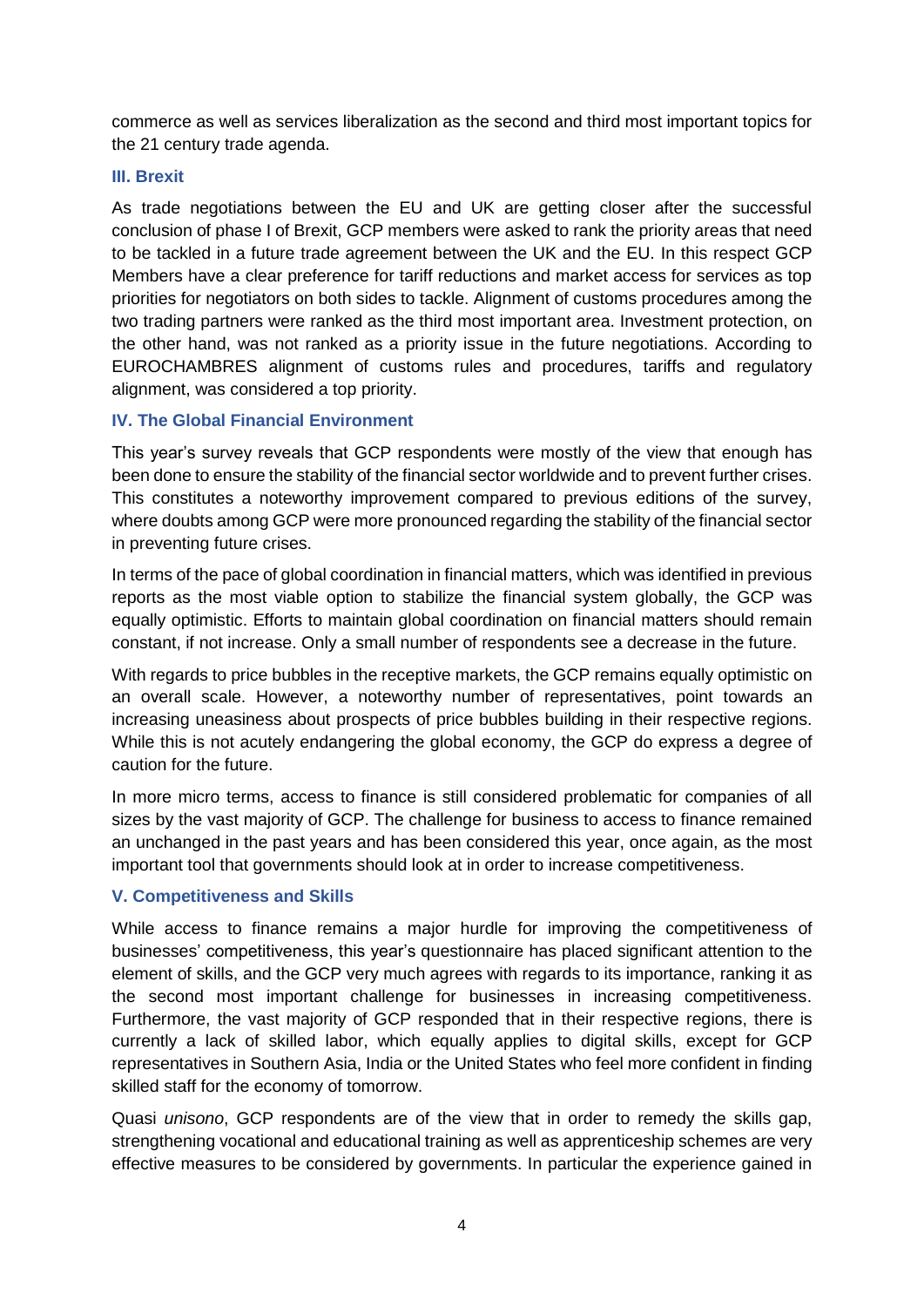Europe by relevant public and private actors, such as Chambers of Commerce, could be considered towards a global best practice exchange and benchmarking.

### **VI. Climate Change**

For the first time, this year's survey also took into consideration in a targeted manner the adverse effects of climate change as a challenge for growth. It is estimated that man-made and non-man-made disasters causing \$136bn of insured losses in 2017, the third highest on record. In this respect, it is not surprising that the GCP have ranked it as one of the most important challenges to the global economy also for 2018. In the search for viable global solutions and in order to guarantee an effective follow up to COP 23 in Bonn, the GCP was asked which policy instruments should be prioritized by governments with regards to climate change mitigation efforts. In this regard, investment programmes to increase substantially the share of renewables in the national energy mix, including the provision of adequate infrastructure were the top priority according to the GCP. Increased public support for lowcarbon innovation (R&D), and strengthening energy-efficiency performance standards for buildings, industry and transport were amongst the other most prioritized policy fields by GCP respondents.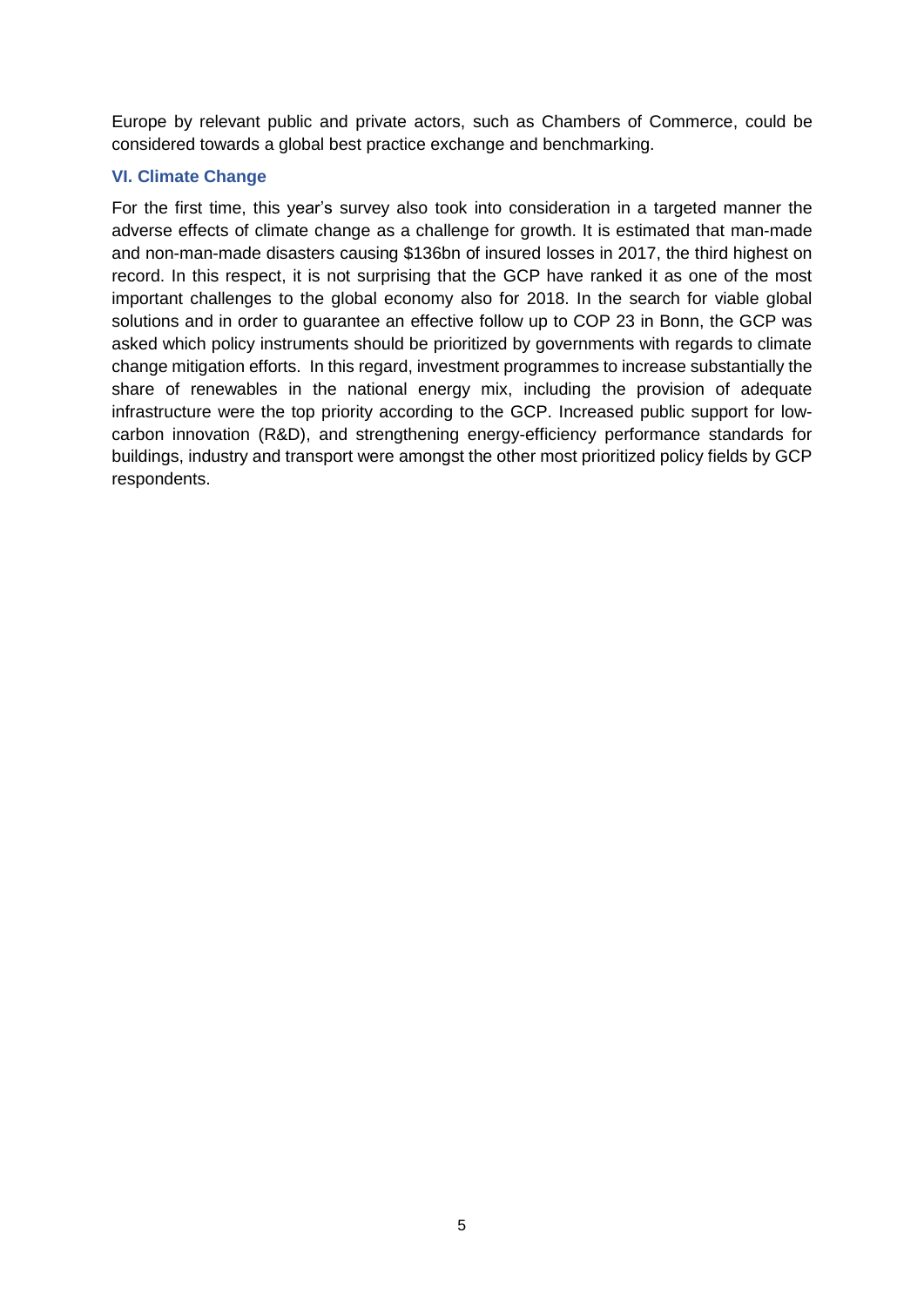## **I. Macroeconomic outlook of the global economy**

## **1) GDP growth expectations**

The global economic upturn is in full swing. Growth is positive on every continent and the World Bank expects the world economy to keep its momentum in 2018 at around 3% growth, despite an unstable geopolitical situation and potential trade offs looming.

The recovery in developing economies and emerging markets is robust, helped by a supportive global environment. In this year's GCP Global Economic Survey, growth expectations of CACCI, FICCI and ICCIMA are in line with the positive World Bank estimates.

The TPPRF and SRCIC stand out through their optimism, both outpacing the World Bank growth forecasts for 2018.

With the Euro area being in the best economic shape since before the financial crisis, most European countries' growth expectations for the Euro area exceed the World Bank's. Their forecast is more in line with the IMF (1.9%), but falls below the most recent prediction of 2.3% by the European Commission.

## **2) Business confidence expectations**

Due to good economic conditions, business confidence is rather high. Expectations for 2018 do not break with this trend in the sense that no region predicts a decline. In fact, three out of seven regions (FICCI, AICO & EUROCHAMBRES) expect confidence levels to rise further in 2018. This represents an improvement compared to last year, notably when it comes to EUROCHAMBRES & CACCI.

## **3) The key challenges for the global economy**



The answers to the global economic survey this year unequivocally point to the persistence of protectionist policies and perceived lack of market access on a global level. In fact, "Insufficient access to foreign markets" rose from fourth place to first since the last edition of the Global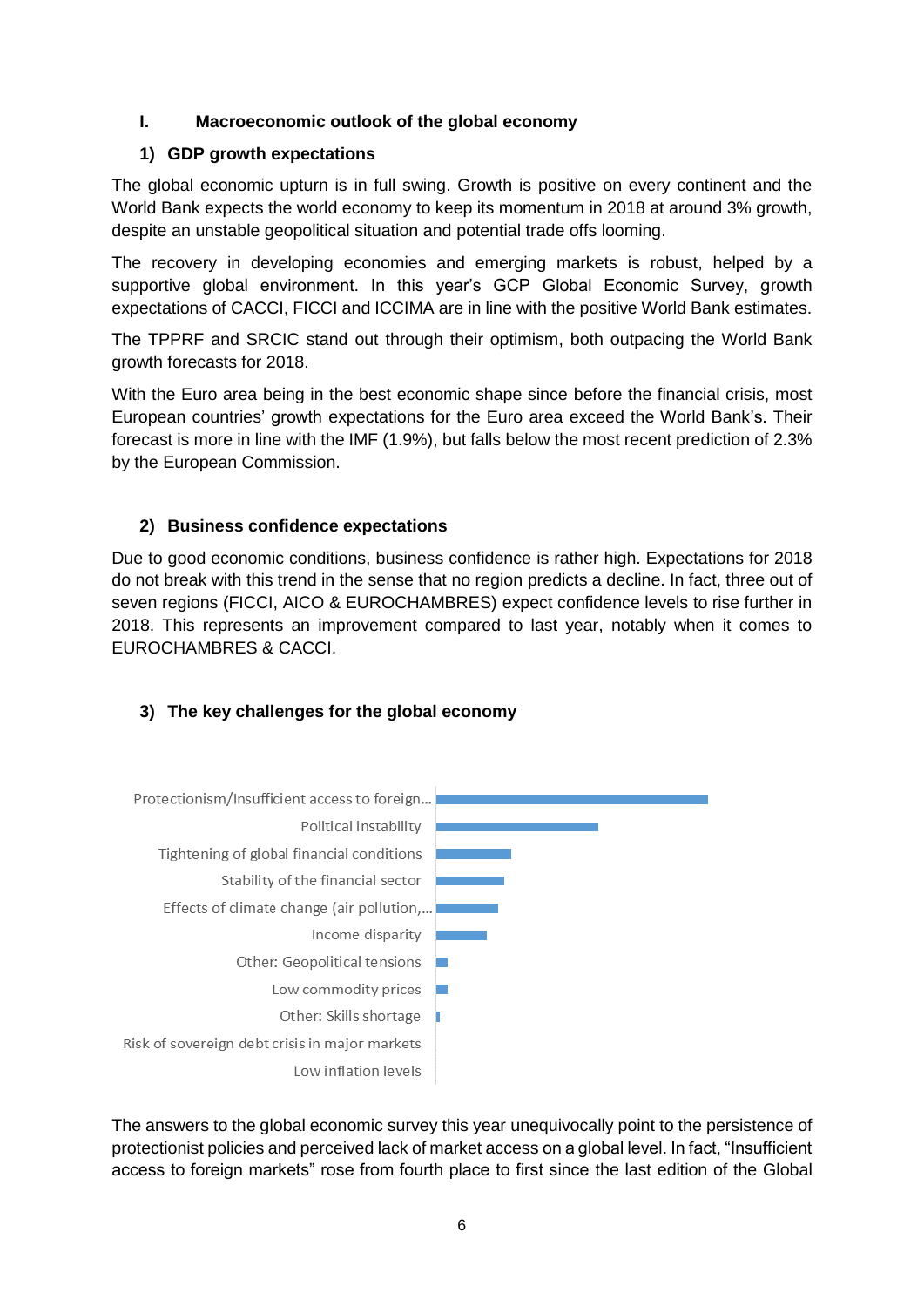Economic Survey. This could be attributed to populist parties and politicians still being influential in many countries, calling into question existing and planned trade agreements as well as the benefits of open markets in general.

The second most voted challenge of "Political instability" by the GCP this year could arguably also be linked to the first identified challenge regarding political tendencies, but could also find its root in current and looming international conflicts in certain affected regions of the globe. Said element of unpredictability is unnerving companies worldwide, especially in Europe, Russia and the Iran. Being displaced from first place in the last edition of the economic survey by protectionism and insufficient market access does not mean this subject has lost any relevance for companies in 2018.

With prudent regulatory measures taken after the global financial crisis, significantly less companies seem to be concerned about the health and stability of the financial sector (from #2 in 2017 to #5 in 2018). In fact, a high concern about the "Tightening of global financial conditions" (#3 challenge) could suggest a regulatory overshoot leading to eventual shortcomings in terms of access to finance for businesses.

With the global economy running at full steam, none of the survey participants are concerned about price levels or debt crises.

## **II. Financial services**

## **4) Suitability of current global financial regulation**

According to the Global Economic Survey 2018, the majority of respondents are content with the current status of the global financial regulatory environment, with a certain number of GCP arguing that it is too strict for their companies.

The answer to this is very much in line with the previous question in that GCP respondents are broadly of the view that enough has been done to ensure the stability of the financial sector worldwide and to prevent further crises.



Unsurprisingly, GCP respondents from countries and regions with comparatively low levels of access to finance (e.g. CACCI, AICO, SRCIC) are mostly concerned about excessive regulation, since it makes it even harder for businesses to find necessary funds. Pluralism of and competition among ways of financing are essential elements to reduce the dependence on traditional bank loans.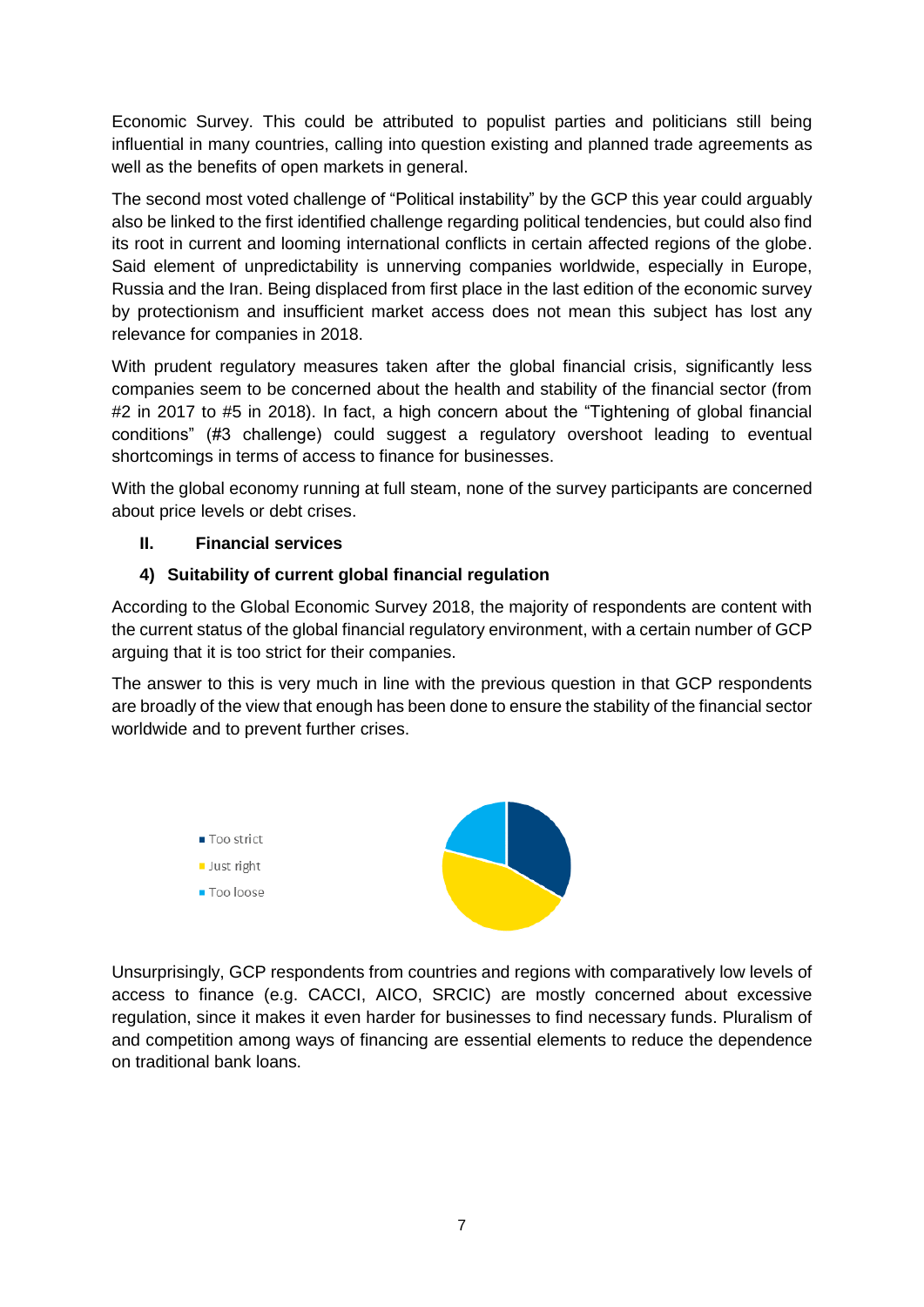#### **5) The evolution of global financial regulatory coordination**

With increasing differences of opinion on global financial regulatory coordination, this survey aims to reveal the expectations for future developments in the matter. The results show that the majority expects little change in the level of ambition within the regulatory coordination process in 2018.

> Global regulatory coordination will accelerate • Global regulatory coordination will maintain its pace Global financial regulatory coordination will slow down or reverse

An important part of respondents also foresee an acceleration of global financial regulatory coordination, with only a minority expecting it to slow or reverse. This is particularly the case for GCP respondents from the US. In light of the fragmented landscape of views and the varying degrees of ambition across the world when it comes to financial regulation, this is an optimistic assessment by the GCP.

#### **6) The risk of price bubbles**

GCP respondents to global economic survey are reasonably optimistic about risks of price bubbles forming in their respective regions, yet a noteworthy degree of respondents do acknowledge a growing uneasiness in that respect, but none fear an acute risk.



These results could be interpreted as surprising in regions like Europe for instance , where the search for yield – caused by the long-lasting low-interest phase – has driven up real estate prices significantly. Results could also be interpreted as an indirect sign of trust in central banks and their ability to keep prices stable.

#### **7) Access to finance**

When asked about the situation regarding access to finance in their region, respondents attest to problematic conditions for all companies. A minority even considers it as a structural problem that seriously hampers businesses' ability to receive funding. This is consistent with answers to previous questions about financial conditions in previous surveys.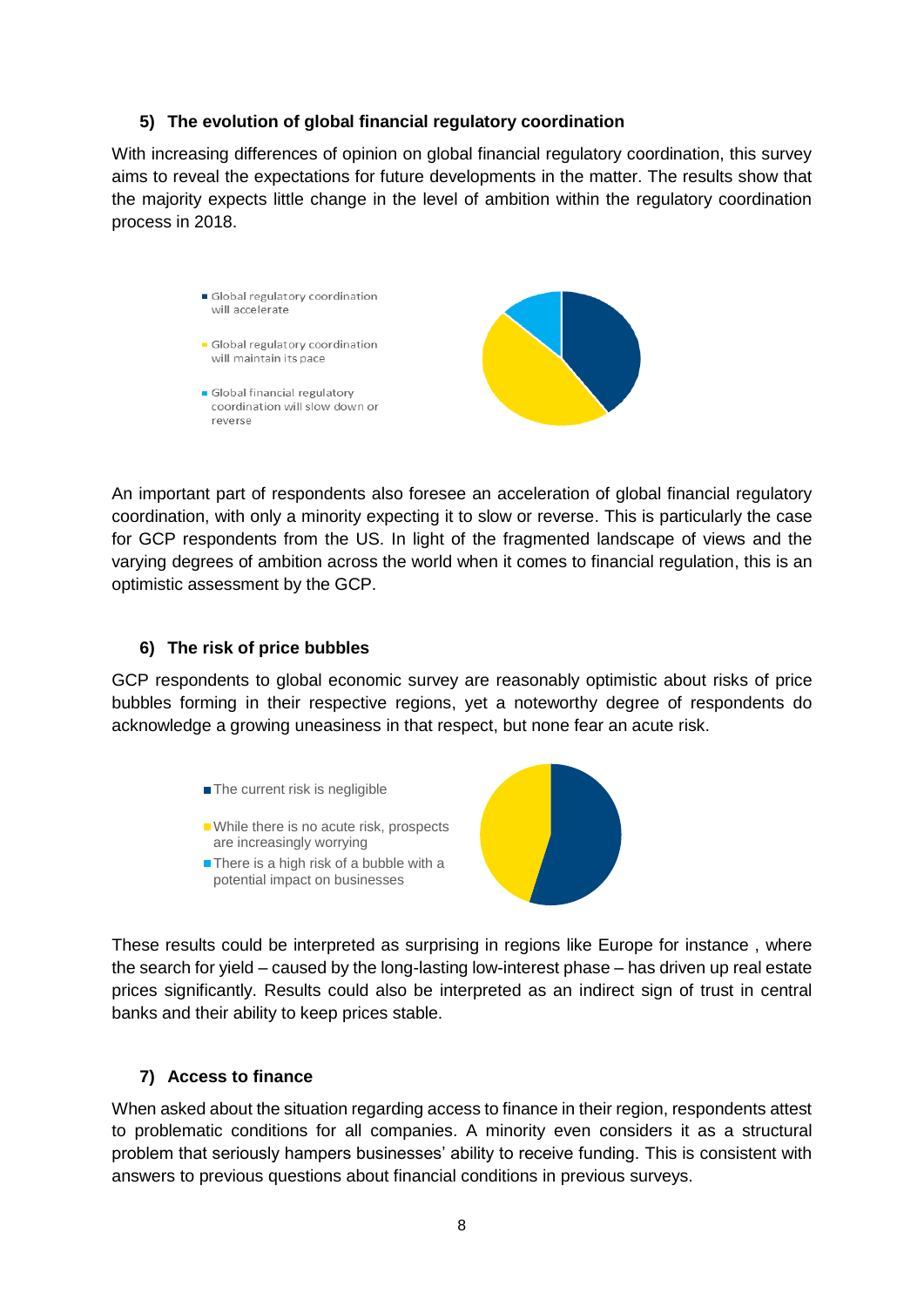- Access to finance poses no challenge at all
- Access to finance poses a challenge for a rather small proportion of the companies
- Access to finance poses a challenge for a large proportion of the companies
- Access to finance constitutes a structural problem

## **III. Climate change**

#### **8) Policy instruments for climate change mitigation**

Following the entry into force of the Paris Climate Agreement in 2016, COP 23 focused on establishing effective implementation guidelines for climate change mitigation efforts. Many policy instruments are on the table, but some of them are more popular with businesses than others.



In this year's Global Economic Survey, GCP ranked investment programmes targeted at increasing the share of renewables in the national energy mix as the clear favourite. The second and third places are occupied by energy efficiency-improving measures and the sensitisation of the public to low-carbon innovation. From a European businesses perspective, the latter is actually the most important. Overall, the answers are very close to last year's results, mirroring the ranking of preferred measures in previous editions.

#### **9) Is there enough domestic funding available for investment in renewable energy production?**

Keeping in mind the results of the previous question, the answers to this one are hardly surprising. With the bulk of respondents claiming a lack of domestic funding for renewable energy projects and an indirect appeal to governments to improve the situation.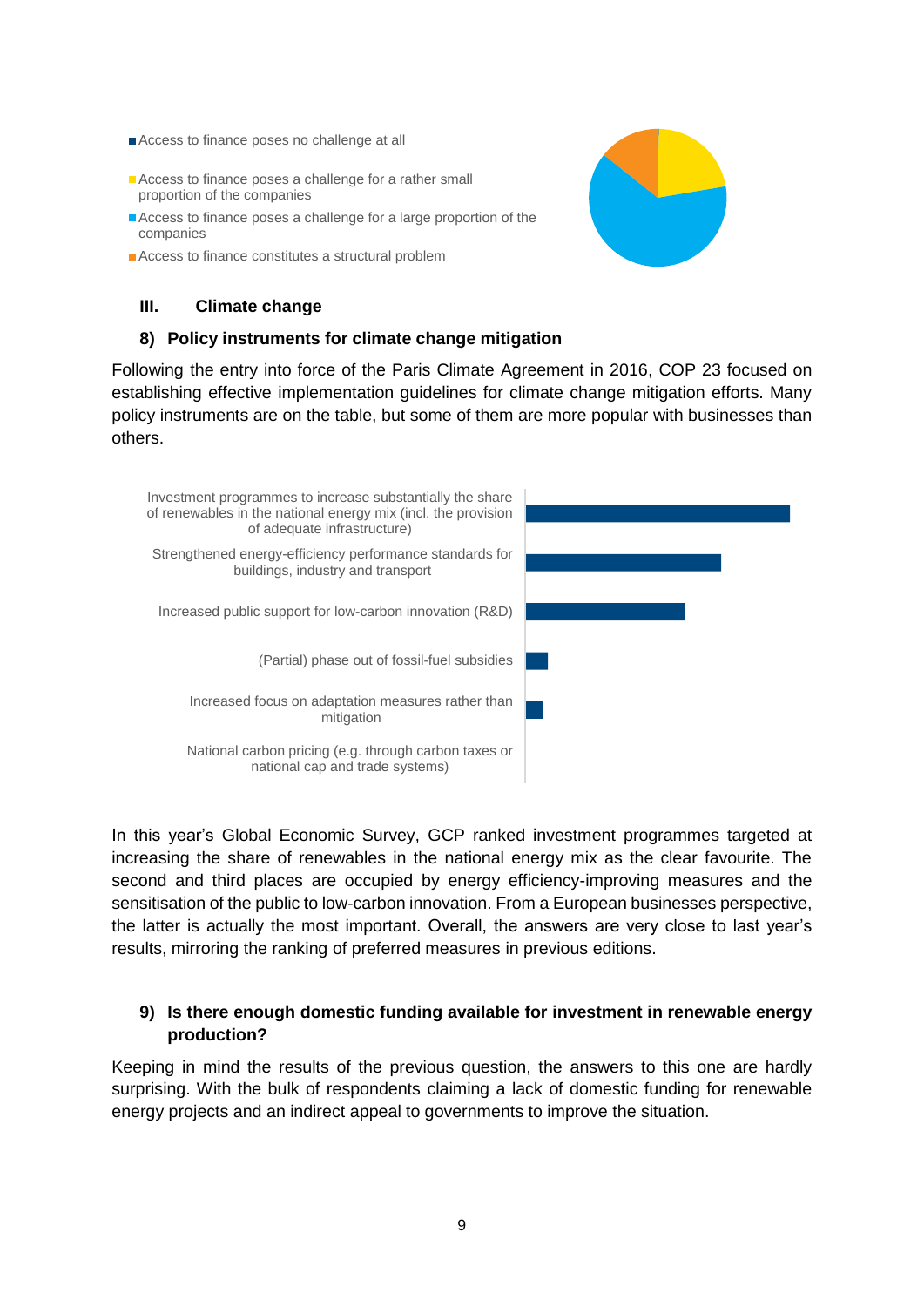

#### **IV. Brexit**

## **10) Most important topics for a trade deal between the EU and UK**

As trade negotiations between the EU and UK are getting closer after the successful conclusion of phase I of the Brexit negotiations, GCP members were asked about priorities for companies in their region, in view of a future trade deal between the EU and the UK. The absence of trade barriers for goods as well as services emerged as a clear winner. The remaining issues are somewhat evenly spread, with the exception of data protection rules, appearing to be a quasi-non-issue.



CACCI distinguishes itself in this part of the survey in that it cites labour movement as their main concern for post-Brexit UK relations. This could be attributed to the fact that there are many workers in Great Britain that originate from this region and benefit quite significantly from the current labour movement rules.

## **V. International trade and investment**

## **11) A 21 century trade agenda**

The G20 renewed its overall commitment to fair, open, global trade during the summit in Hamburg, but – according to the B20 – "missed the opportunity to agree on a modern trade agenda fit for the 21st century". When asked about their priority topics for a future global trade agenda, an overwhelming majority of GCP participants mentioned the importance of having a strong MSME agenda in trade as the most important issue. Better integrating SMEs into the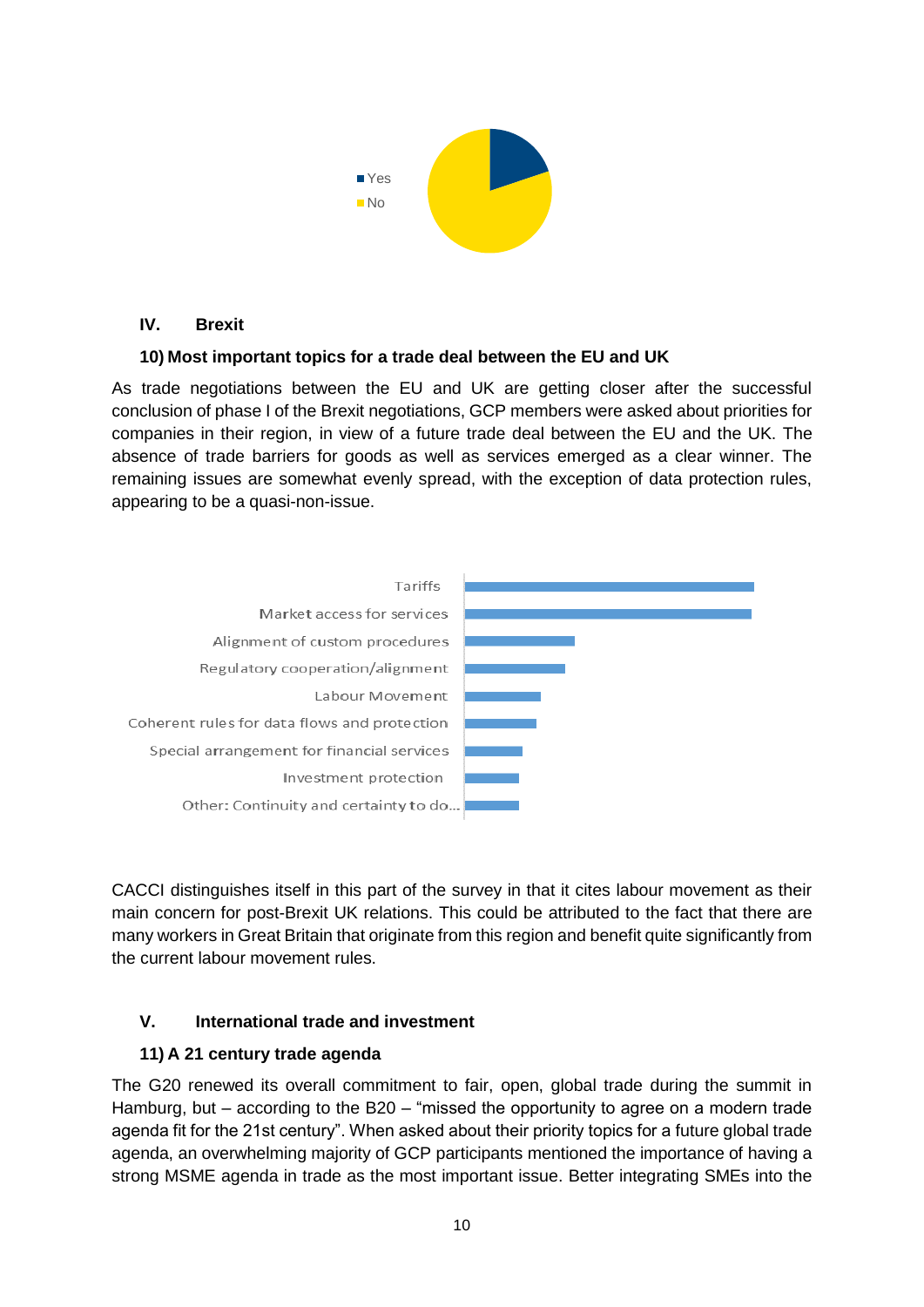world trade can make a huge contributions to global growth and employment on an aggregate level.



Many respondents also attach high importance to updating current trade rules to the already increasingly digitized economy. In this regard E-commerce and digital communication can facilitate internationalisation and improve efficiency in every domain. Despite an abundance of technology, digital capacity is still underdeveloped in many parts of the world, including developed countries.

Topics like sustainable development, transparency and corruption have recently been gaining momentum on a global stage and equally appear in among the preferences but by quit a margin behind the top three: SME, Digital and services.

## **12) A global answer to the rise in protectionism?**

With protectionism topping the ranking of upcoming challenges for the global economy this year, GCP members seem to agree that actions have to be taken to fight this worrying trend. This question aims to compare different ways of approaching this task.

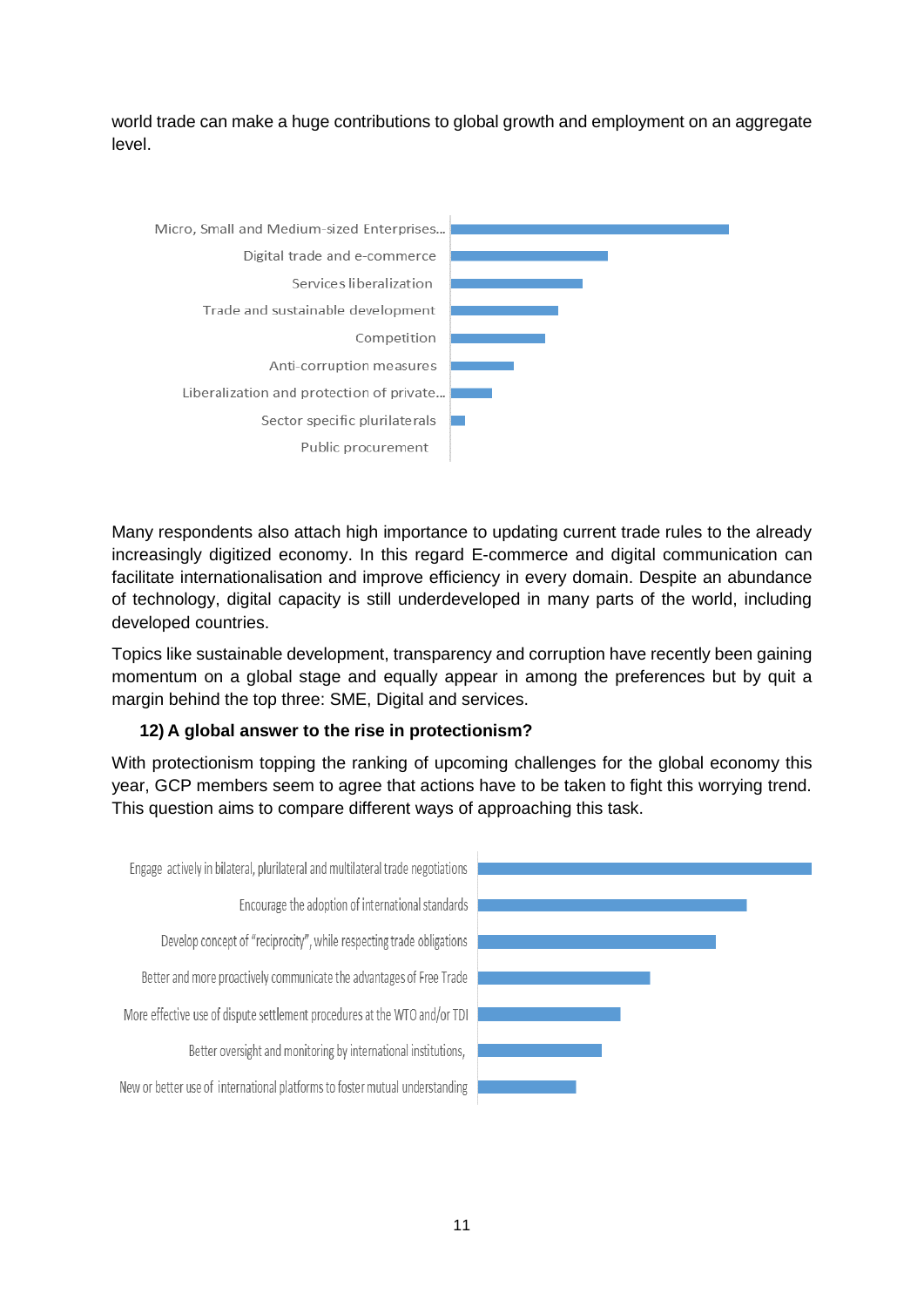An active negotiations of trade agreements is the most preferred option by the GCP. The international coordination of standards is the second most preferred option while an increased focus on reciprocity was also noted.

None of the options were ruled out completely, suggesting the viability of a multi-faceted, combinative approach and the need for more international engagement in general.

## **13) Trade and investment with Africa**

In light of the enhanced cooperation with Africa agreed upon during this year's G20, GCP members were asked about their expectations regarding trade and investment relations between their region and Africa in 2018. The high number of positive answers by the GCP is highly encouraging, while only CACCI and ICCIMA harbour a pessimistic view.



## **VI. Competitiveness and internationalization of companies**

## **14) Policies to increase competitiveness**

When asked about their preferred ways to increase the competitiveness of businesses in their region, most GCP members mentioned the need to promote innovation.



The second most voted measure points to the rising phenomenon of a lack of skilled workers. With a growing world economy, changing demographics and shifting labour market demands, it is unsurprising that companies attribute high importance to upskilling the workforce. Improving education and training is by far the best way to tackle a lack of skilled labour, but it is not a short-term measure.

Sensible topics identified earlier in this report make a reappearance in the form of 'attracting investment', 'facilitating SME internationalisation' and 'enhancing trade'. The former actually occupies the first rank in Europe, which could allude to the incomplete nature of the capital markets union.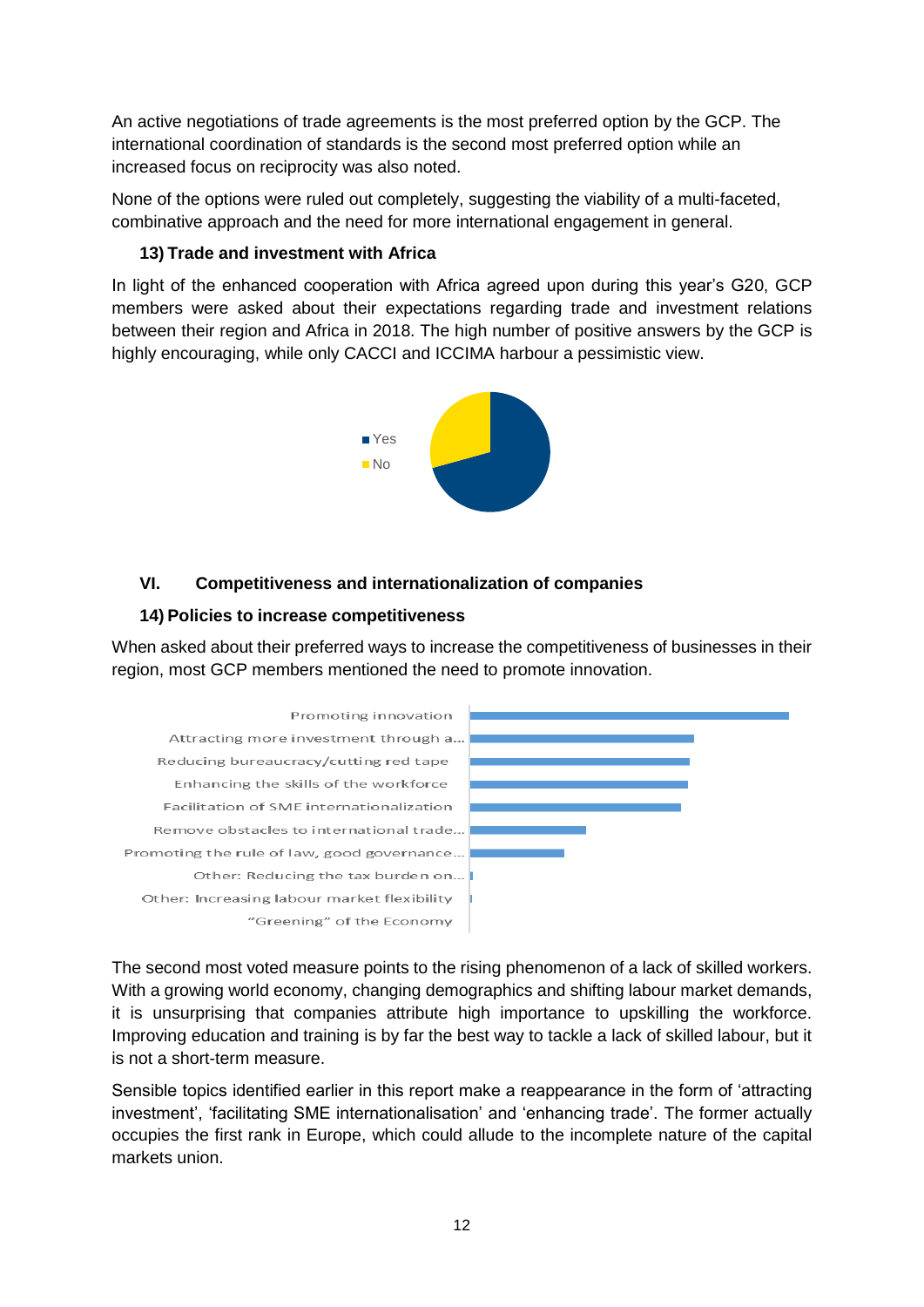#### **15) Main local challenges**

In addition to their predictions for global economic challenges, participants of the Global Economic Survey were asked about the main challenges businesses face in their respective region. Once again, access to finance and access to skilled staff figure among the most popular answers.



The high position of export sales is mostly due to its importance in the eastern hemisphere (SRCIC, FICCI, ICCIMA). It also highlights the importance these regions attribute to international trade.

#### **16) Skilled labour and digital skills**

To get a clear picture of the regions most affected by a lack of skilled labour, participants were asked a straightforward 'yes or no' question, which was overwhelmingly answered with a 'yes', once again confirming the growing relevance of this problem on a global scale. The only 'no' came from CACCI.



When it comes to digital skills, the picture looks slightly more positive. In this case, FICCI CACCI and the US Chamber attest to having no deficiency of digital skills in their region, but all other GCP respondents still see significant potential to improve.